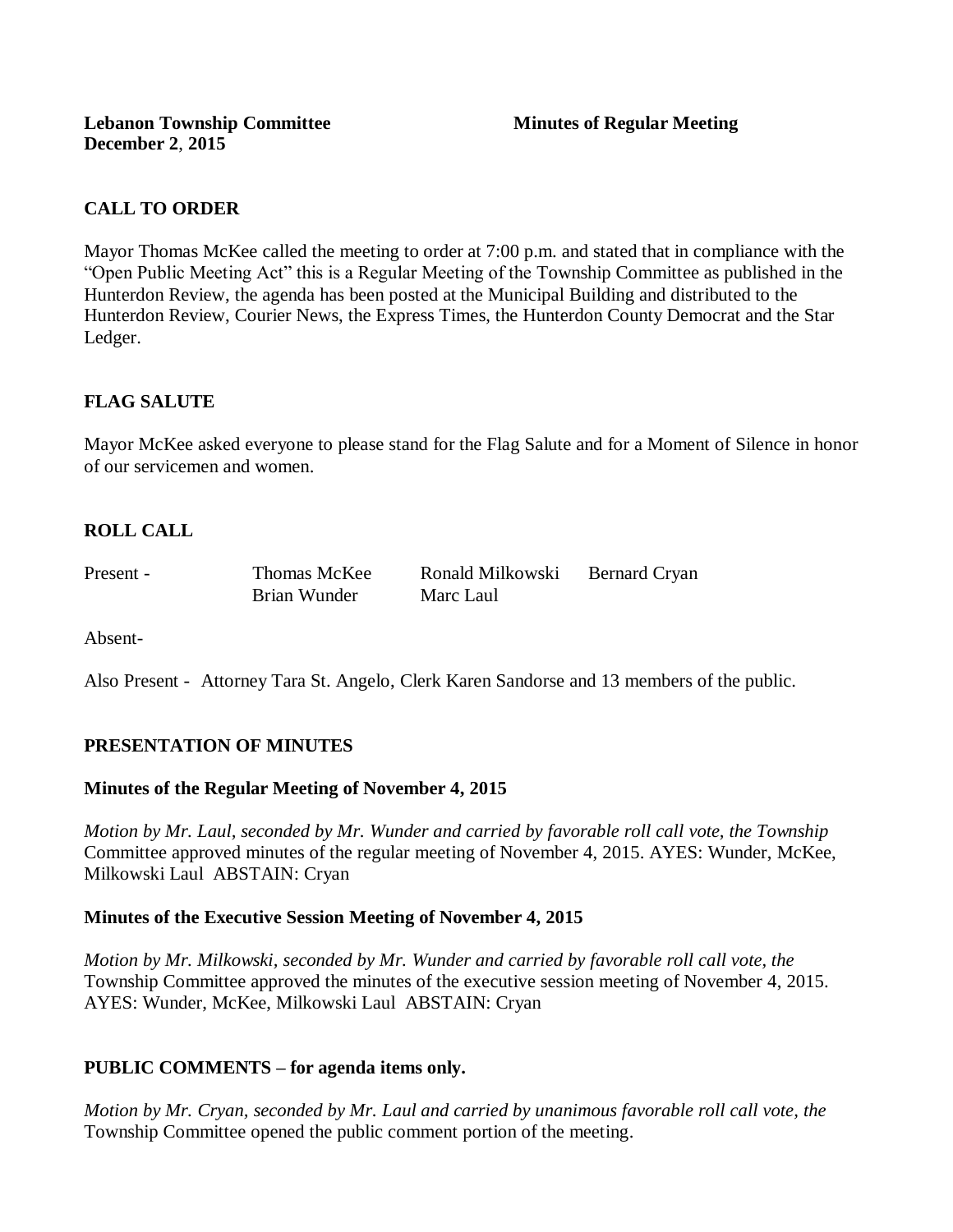LTCM 12/02/2015 Page 2 of 14

Ms. Laurie Hoffman stated that at the last meeting the Committee discussed putting the vehicles that the Fire Department requested under the Capital Improvement Funds. Ms. Hoffman said that she is concerned with the process the Committee follows in approving expenditures. She was made to submit two letters to the Committee for the \$60,000.00 for the Museum bathroom but the Fire Department has not had to follow the same procedures when requesting vehicles. Ms. Hoffman stated that it does not seem fair.

*Motion by Mr. Wunder, seconded by Mr. Cryan and carried by unanimous favorable roll call vote, the* Township Committee closed the public comment portion of the meeting.

# **RESOLUTIONS**

### **Resolution No. 82 -2015 - Appointing a Risk Management Consultant**

*Motion by Mr. Wunder, seconded by Mr. Laul and carried by unanimous favorable roll call vote*, *the* Township Committee approved Resolution No. 82-2015 as written below. AYES: Wunder, McKee, Milkowski Laul NAYS: Cryan

# **TOWNSHIP OF LEBANON COUNTY OF HUNTERDON STATE OF NEW JERSEY RESOLUTION 82-2015 STATEWIDE INSURANCE FUND RESOLUTION APPOINTING RISK MANAGEMENT CONSULTANT**

WHEREAS, the Township of Lebanon (hereinafter "LOCAL UNIT") has joined the Statewide Insurance Fund (hereinafter "FUND"), a joint insurance fund as defined in N.J.S.A. 40A:10-36 *et seq*.; and

WHEREAS, the Bylaws require participating members to appoint a Risk Management Consultant, as those positions are defined in the Bylaws, if requested to do so by the FUND; and

WHEREAS, the Local Unit has complied with relevant law with regard to the appointment of a Risk Management Consultant

WHEREAS, the FUND has requested its members to appoint individuals or entities to that position; and

NOW, THEREFORE, BE IT RESOLVED by the governing body of the Township of Lebanon, in the County of Hunterdon and State of New Jersey, as follows:

- 1. Township of Lebanon hereby appoints Groendyke Associates as its local Risk Management Consultant.
- 2. The Mayor and Clerk are hereby authorized to execute the Risk Management Consultant's Agreement for the fund year 2016 in the form attached hereto.

### **Resolution No. 83 -2015 - Appoint Fund Commissioner**

*Motion by Mr. Milkowski, seconded by Mr. Laul and carried by unanimous favorable roll call vote*, *the* Township Committee approved Resolution No. 83-2015 as written below.

> STATE OF NEW JERSEY COUNTY OF HUNTERDON TOWNSHIP OF LEBANON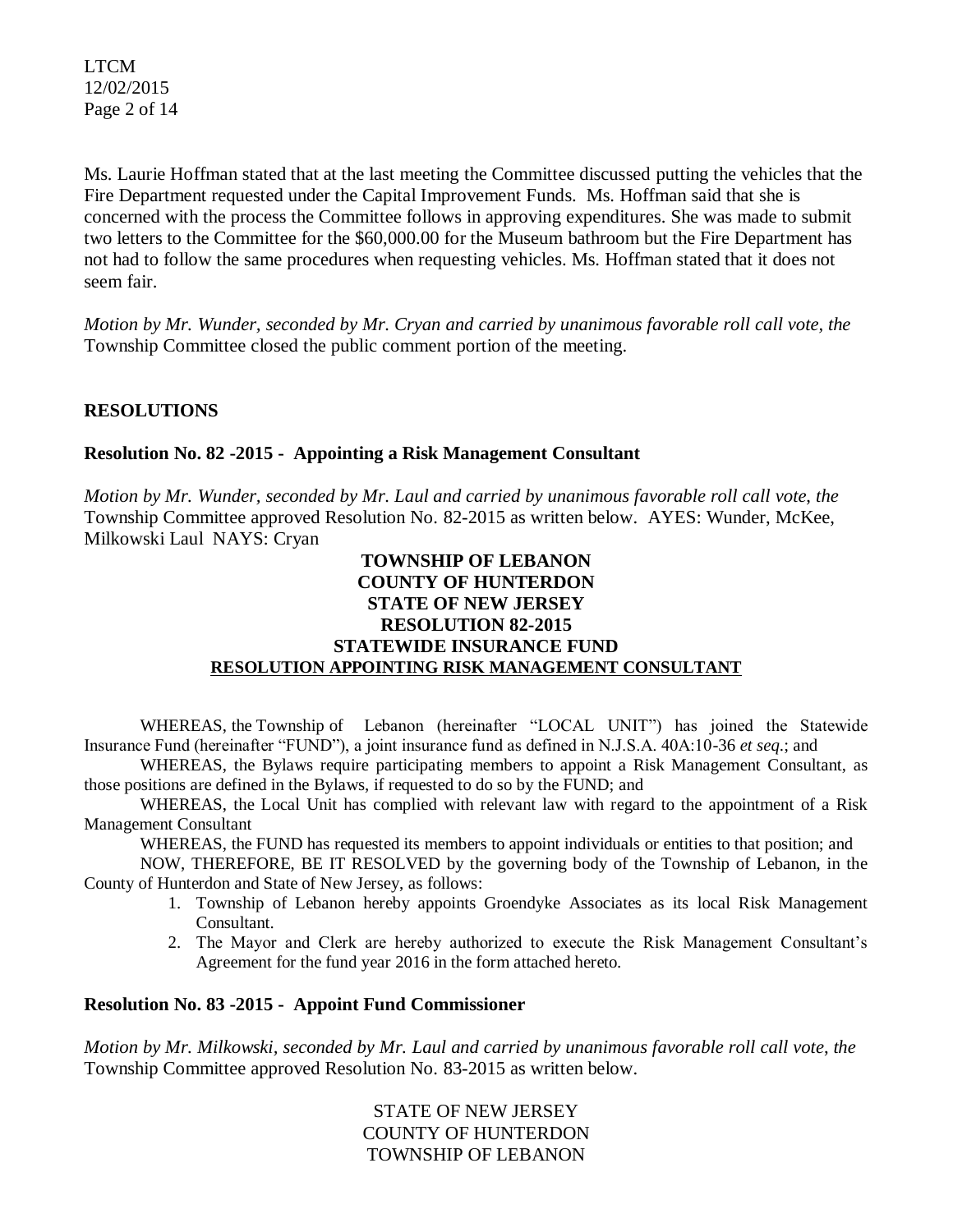LTCM 12/02/2015 Page 3 of 14

### RESOLUTION NO. 83-2015

#### APPOINT FUND COMMISSIONER

WHEREAS, the Township of Lebanon (hereinafter "Local Unit") is a member of the Statewide Insurance fund (hereinafter "Fund"), a joint insurance fund as defined in N.J.S.A. 40A:10-36 *et seq*.; and WHEREAS, the Fund's Bylaws require participating members to appoint a Fund Commissioner; NOW, THEREFORE, BE IT RESOLVED by the governing body of the Township of Lebanon that Thomas McKee is hereby appointed as the Fund Commissioner for the Local Unit for the 2016 year; and

BE IT FURTHER RESOLVED that Karen Sandorse is hereby appointed as the Alternate Fund Commissioner for the Local Unit for the 2016 year; and

BE IT FURTHER RESOLVED that the Local Unit's Fund Commissioner is authorized and directed to execute all such documents as required by the Fund.

#### **Resolution No. 84 -2015 - Municipal Alliance Fiscal Grant Cycle – July 2014 - June 2019**

*Motion by Mr. Wunder, seconded by Mr. Cryan and carried by unanimous favorable roll call vote*, *the* Township Committee approved Resolution No. 84-2015 as attached.

# **TOWNSHIP OF LEBANON RESOLUTION NO. 84-2015 GOVERNOR'S COUNCIL ON ALCOHOLISM AND DRUG ABUSE FISCAL GRANT CYCLE JULY 2014-2019**

#### **Resolution No. 85-2015 - Amending the Capital Budget**

*Motion by Mr. Laul, seconded by Mr. Wunder and carried by unanimous favorable roll call vote*, *the* Township Committee approved Resolution No. 85-2015 as written below.

#### **TOWNSHIP OF LEBANON COUNTY OF HUNTERDON STATE OF NEW JERSEY RESOLUTION NO. 85-2015 A RESOLUTION**

WHEREAS, the Township of Lebanon, County of Hunterdon, desires to amend the 2015 Capital Budget of said municipality by inserting thereon or correcting the items therein as shown in such budget for the following reason:

Road resurfacing, new automotive vehicles including orig. apparatus and equipment consisting of DPW dump trucks.

NOW, THEREFORE, BE IT RESOLVED by the Township Committee of the Township of Lebanon of the County of Hunterdon, as follows:

Section 1. the 2015 Capital Budget of the Township of Lebanon is hereby amended by adding thereto a Schedule to read as follows:

### AMENDMENT NO. 1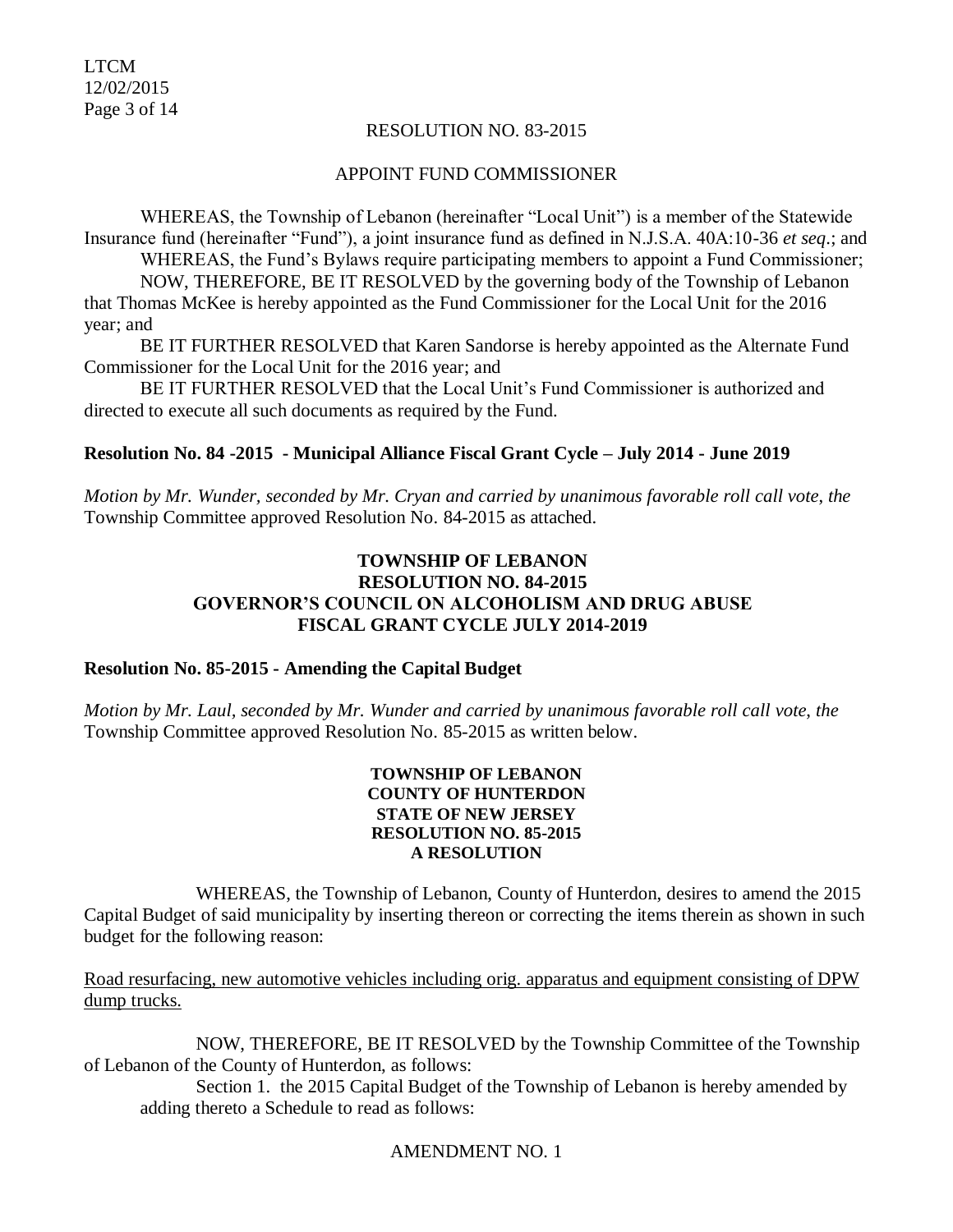### CAPITAL BUDGET OF THE TOWNSHIP OF LEBANON, COUNTY OF HUNTERDON Projects Schedules for 2015 Method of Financing

|                   |                  | <b>CAPITAL</b> |             |
|-------------------|------------------|----------------|-------------|
|                   | <b>ESTIMATED</b> | IMPROV.        |             |
|                   | <b>GENERAL</b>   |                |             |
| <b>PROJECT</b>    | <b>COST</b>      | <b>FUND</b>    | NOTES/BONDS |
|                   |                  |                |             |
|                   |                  |                |             |
| As Listed Above - |                  |                |             |
|                   | \$515,000        | \$25,000       | \$490,000   |

Section 2. The Clerk be and is authorized and directed to file a certified copy of this resolution with the Division of Local Government Services, Department of Community Affairs, State of New Jersey, within three days after the adoption of these projects for 2015 Capital Budget, to be included in the 2015 Capital Budget as adopted.

# **ORDINANCES**

### **Public Hearing**

### **Ordinance No. 2015-08 – Amending the Length of Service Award Program**

*Motion by Mr. Laul, seconded by Mr. Wunder and carried by unanimous favorable roll call vote, the* public hearing for Ordinance No. 2015-08 was opened.

Mr. Anthony Casale stated that he supports LOSAP for the volunteers, however, questioned if the changes in the Ordinance will make individuals eligible that were not previously. Mayor McKee stated that the amendments make the qualifications clearer.

Mr. Casale asked if the Fire Departments bylaws were amended to comply with the proposed ordinance. Mr. Laul stated that the bylaws were amended.

Mr. Casale questioned the increase in the budgeted amount of funds in Section 49.3. Mr. Laul stated that the amount was previously based on two departments (Fire and Rescue) and the amount was based on previous numbers.

Mr. Casale questioned the definition in 49-7 Paragraph 3; "Standby" has been stricken from the paragraph however it is still listed in the title. Discussion was held and "Standby" is to be removed.

Mr. Casale asked for clarification on sleep in hours.

Mr. Casale stated that elected or appointed positions were stricken from Section 49-7 Paragraph 3 and questioned why they were omitted. Mr. Laul stated that it is outlined in the Fire Department bylaws. Mr. Casale asked that if the bylaws were to be changed would it change the intent behind the ordinance. Mr. Laul stated that it may.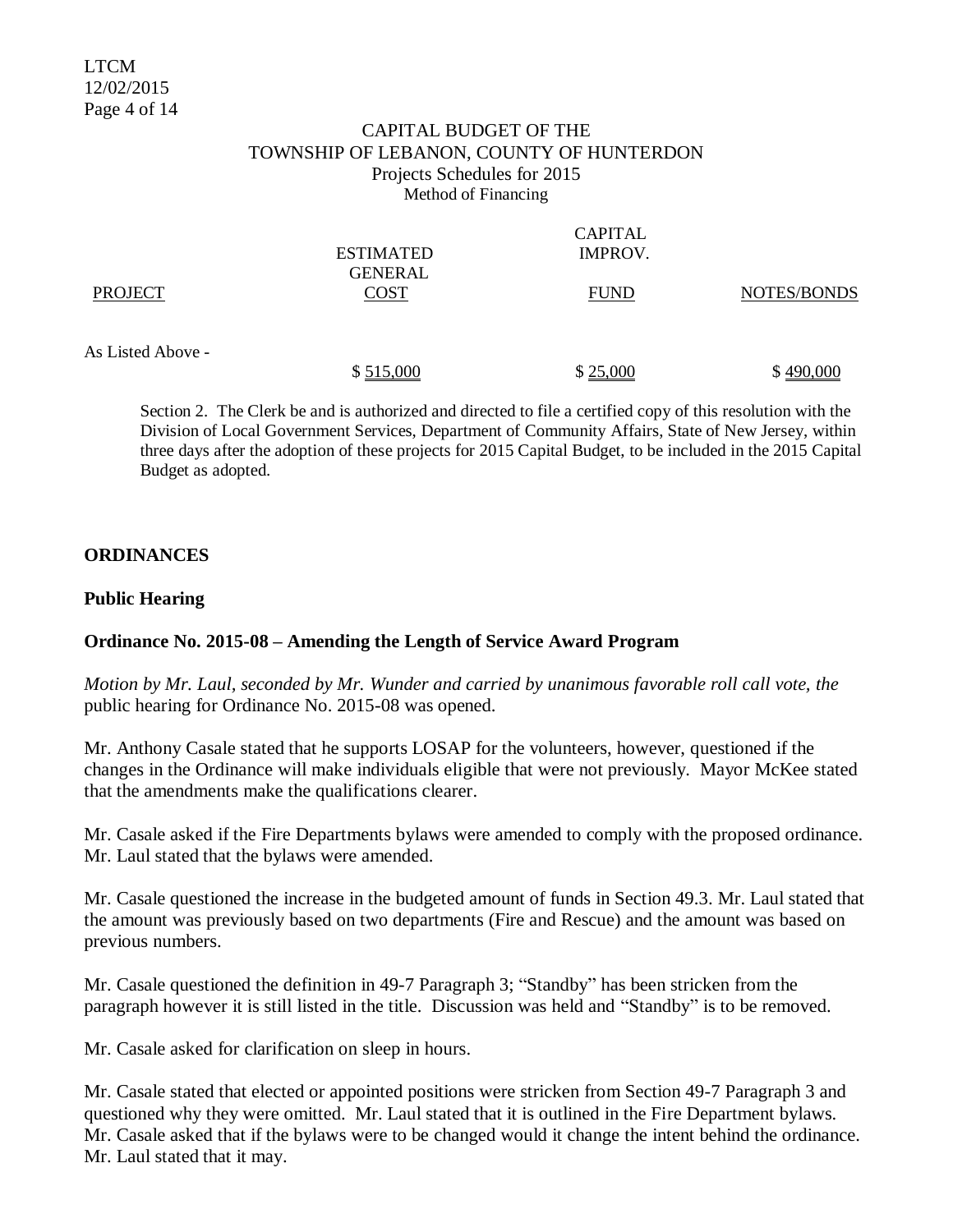LTCM 12/02/2015 Page 5 of 14

Mr. Casale stated that he has concerns with in Section 49.7 Section 7a where the Fire Chief or his designee has the discretion to give points for activities not listed. Mr. Casale noted that he feels that this can make it selective. Mr. Laul informed Mr. Casale that this applies to items that are not standard duties, such as driving a vehicle to Pennsylvania for repair. Different items come up each year so the Chief will be able to provide points as justified. This is reflected in the Duties of the Chief in the bylaws.

Mr. Casale questioned what the purposed was in back dating the ordinance to January 1, 2010? Mr. Laul stated that he actually wanted the ordinance to be back dated. He is going to administer the program would like to apply it the same across the board. Mayor McKee stated that the program was suspended at that time also.

Mr. Wunder stated that he feels that the Chief having the discretion to give out points is problematic. Mr. Wunder questioned if there can't be a better list of activities so it is clearer.

Mr. Wunder stated that the residents incurred damages due to LOSAP but he does want to keep the program going. He feels that the Chief's discretion needs to be made clearer. Mr. Laul stated that at some point the Township Committee has to put some trust in the volunteers in the Fire Department. He will administer the program for the Township but he cannot vouch for everything the members do.

Mr. Ed Kiley, a member of the Lebanon Township Fire Department, stated that if the Chief is not present to validate a member's participation who will be the one to verify who will get credit. Discussion was held. Under Paragraph 49-7 Section 7a, the final sentence will read: To be determined at the discretion of the Department Chief or his/her designees.

*Motion by Mr. Wunder, seconded by Mr. Laul and carried by unanimous favorable roll call vote, the* public hearing for Ordinance No. 2015-08 was closed.

*Motion by Mr. Wunder, seconded by Mr. Laul and carried by favorable roll call vote, the Township* Committee adopted Ordinance No. 2015-08 as written below. AYES: Wunder, McKee, Laul, Cryan ABSTAIN: Milkowski

### **TOWNSHIP OF LEBANON HUNTERDON COUNTY, NEW JERSEY ORDINANCE NO. 2015-08 ORDINANCE AMENDING THE LENGTH OF SERVICE AWARD PROGRAM**

WHEREAS, the Township of Lebanon ("Township") Mayor and Committee has determined that it is in the best interest of Township to revise and clarify the ordinance pertaining to the Length of Service Award Program ("LOSAP") and

WHEREAS, the Township Committee has reviewed the proposed amendments and believe it is in the best interests of the municipality to adopt these amendments.

NOW, THEREFORE, BE IT ORDAINED by the Mayor and Committee of the Township of Lebanon, the County of Hunterdon, that Chapter 49 entitled "Length of Service Award Program" of the Code of the Township of Lebanon ("Code") is hereby amended as follows:

SECTION 1. Chapter 49 of the Code of the Township of Lebanon entitled "Length of Service Award Program" is hereby amended and supplemented as follows (Additions indicated in boldface and italics *thus*; deletions indicated with strike-through thus):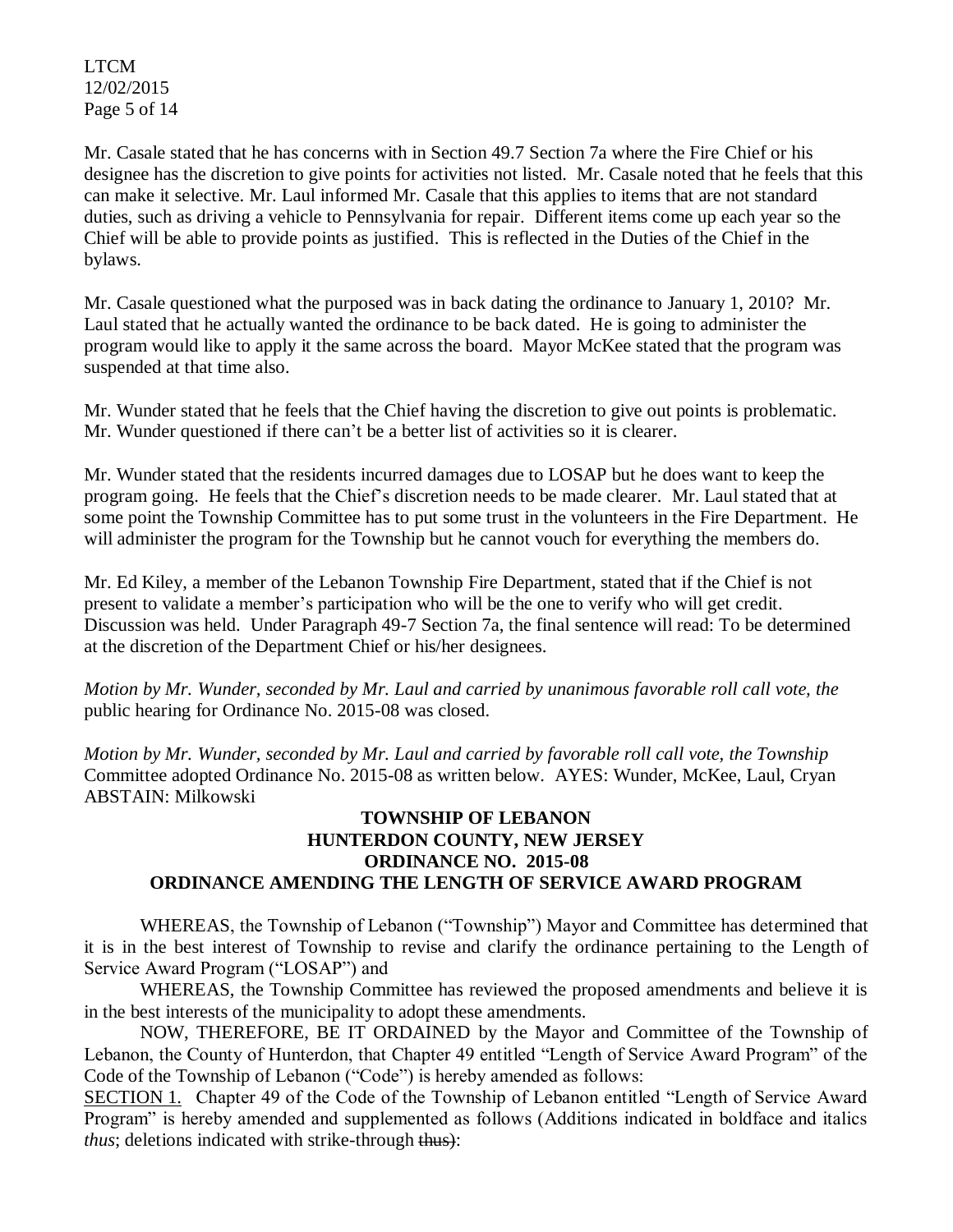LTCM 12/02/2015 Page 6 of 14

§ 49-1. Authorization to establish program.

The Township of Lebanon is authorized by law to establish by ordinance a length of service award program (LOSAP) for the active volunteer members of the emergency service organizations operating under the municipality's jurisdiction pursuant to Chapter 388 of the Laws of 1997 (N.J.S.A. 40A:14-183 et seq.). As provided in this chapter, a length of service award program for the active *eligible* volunteer members of the emergency service organizations operated under the jurisdiction of Lebanon Township is hereby established, pursuant to the provisions set forth in N.J.S.A. 40A:14-183 et seq. above mentioned. *LOSAP eligibility will be determined within the emergency service organization's bylaws.*

§ 49-2. Effective date.

A. This chapter shall take effect insofar as it pertains to granting the benefits conferred in said statute, only if it is presented as a public question by the Township of Lebanon at the next general election to be held on November 3, 1998, and ratified by the voters at said general election.

B. This chapter shall take effect insofar as it pertains to directing that the public question be presented to the voters at the next annual election, when given final passage by the Lebanon Township Committee and publication.

C. The public question to be presented to the voters shall be in the following form:

Shall Lebanon Township volunteer fire fighters and volunteer rescue squad personnel be granted certain benefits, as permitted under the Emergency Services Volunteer Length of Service Award Program Act and by an Ordinance adopted by the Lebanon Township Committee on August 20, 1998? [1]

[\[1\]](http://ecode360.com/print/LE2241?guid=6916351&children=true#ref6916356-1) Editor's Note: This question was ratified by the voters at the General Election held November 3, 1998.

§ 49-3. Contribution of Township.

[Amended by Ord. No. 2002-03; 3-17-2004 by Ord. No. 2004-03[1]

The contribution by the Township of Lebanon under the Emergency Services Volunteer Length of Service Award Program Act shall be \$700 per year per participant. This would result in a proposed estimated total amount to be budgeted for the program, for such members of the Lebanon Township Fire Department who may be qualified, the sum of \$*10,500* 3,000 per year*.*, and for such members of the Lebanon Township Rescue Squad who may be qualified, an additional sum of \$3,000 per year, making a total sum of \$6,000 per year.

[1] Editor's Note: This ordinance also provided that the increase in contribution become effective for individuals who qualify for LOSAP benefits for 2004 until and unless further action be taken by the Township Committee.

§ 49-4. Participants not required to contribute.

No participant in the plan shall be required to make any contribution.

§ [49-5. No credit for service prior to establishment of program.](http://ecode360.com/print/LE2241?guid=6916351&children=true#6916359)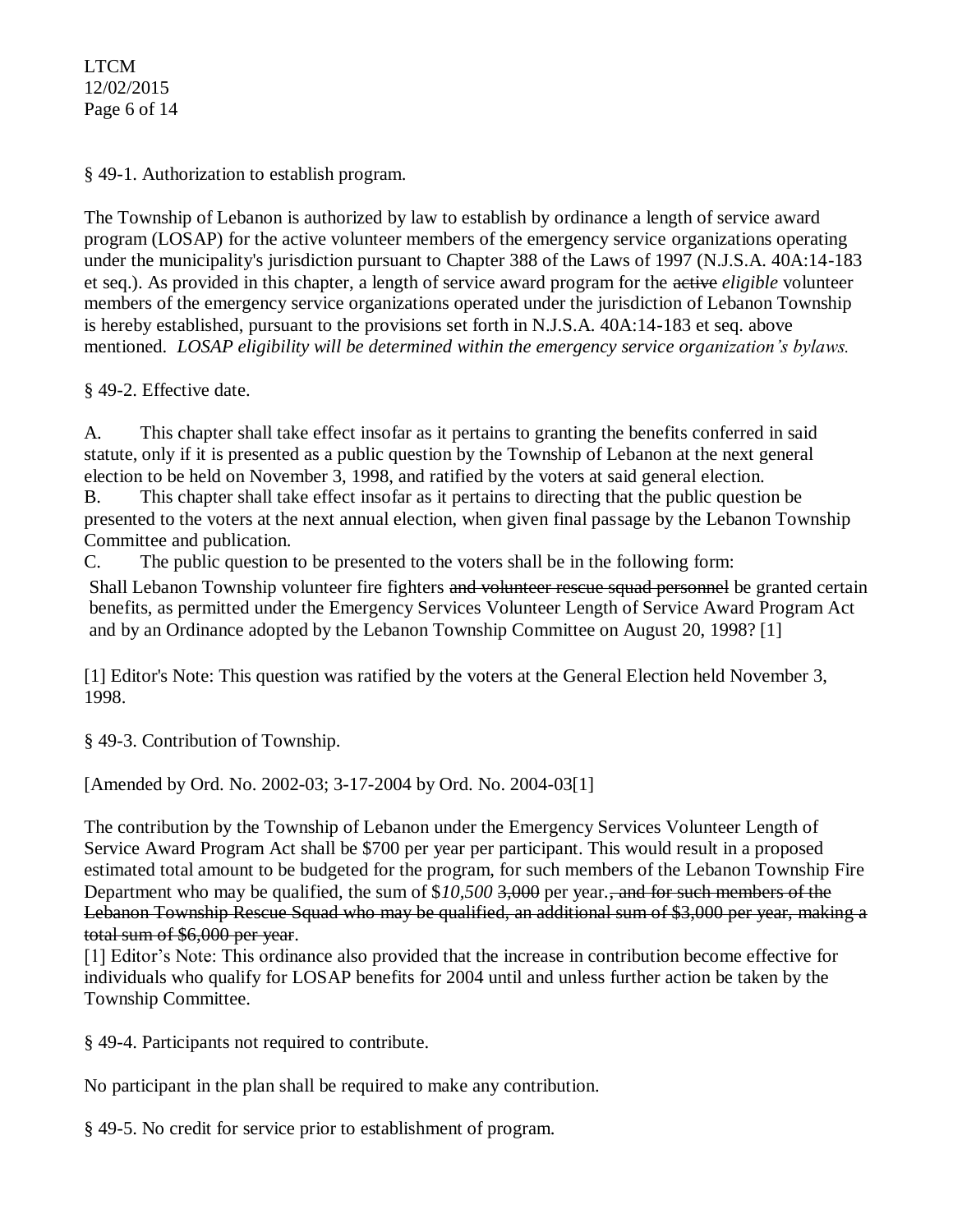LTCM 12/02/2015 Page 7 of 14

No credit for service rendered prior to the establishment of this service award program shall be provided under this chapter.

§ 49-6. Tax-deferred benefits.

Under this Length of Service Award Program, a system would be established by the Township of Lebanon to provide tax-deferred income benefits to active qualified *eligible* volunteer members of the two emergency service organizations heretofore mentioned, by means of investment in those products permitted pursuant to N.J.S.A. 43:15B-3.

§ 49-7. LOSAP point system schedule.

[Added by Ord. No. 7-2000]

A. A year of service shall be credited for each calendar year in which active emergency service volunteers accumulate at least 50 points.

- B. Points shall be granted as follows:
	- (1) Training course: 25 point maximum.

(a) Courses under 20 hours' duration: one point per hour, with a maximum of five points.

(b) Courses of 20 to 45 hours' duration: one point per hour for each hour over initial 20 hours, with a maximum of 10 points.

(c) Courses over 45 hours' duration: 15 points per course.

- (2) Drills: 20 point maximum.
	- (a) One point per drill, minimum two-hour drill.
- (3) Sleep-in: *15* 20 point maximum.
	- (a) Sleep-in: one point *per 12-hour period* each full night.

(b) Stand-by: one point each. A "stand-by" is defined as line of duty activity of the volunteer personnel, lasting for four hours, not falling under one of the other categories.

(4) Elected or appointed positions: 25 point maximum. "Elected or appointed position" means line officers, department or company officers and president, vice president, treasurer and secretary of the volunteer program.

(a) Completion of one-year term in an elected or appointed position: 25 points maximum.

(b) Active volunteer personnel elected to serve as a delegate to a fire fighter or rescue squad convention shall also be eligible to receive one point per meeting.

(5) Attendance at meetings: 20 point maximum.

(a) Attendance at any official volunteer fire *department* company or rescue squad meeting: one point per meeting.

(6) Participation in department responses: 25 points for responding on the minimum number of calls, as outlined below:

*The active participation requirements for each of the LTVFD volunteer categories is defined within the LTVFD bylaws (LOSAP Article 13)* 

(a) Fire calls: total number of calls volunteer fire company responds to annually: 0 to 500.

(b) Minimum number of calls volunteer firefighters must respond to annually in order to receive 25 points:  $10\%$ .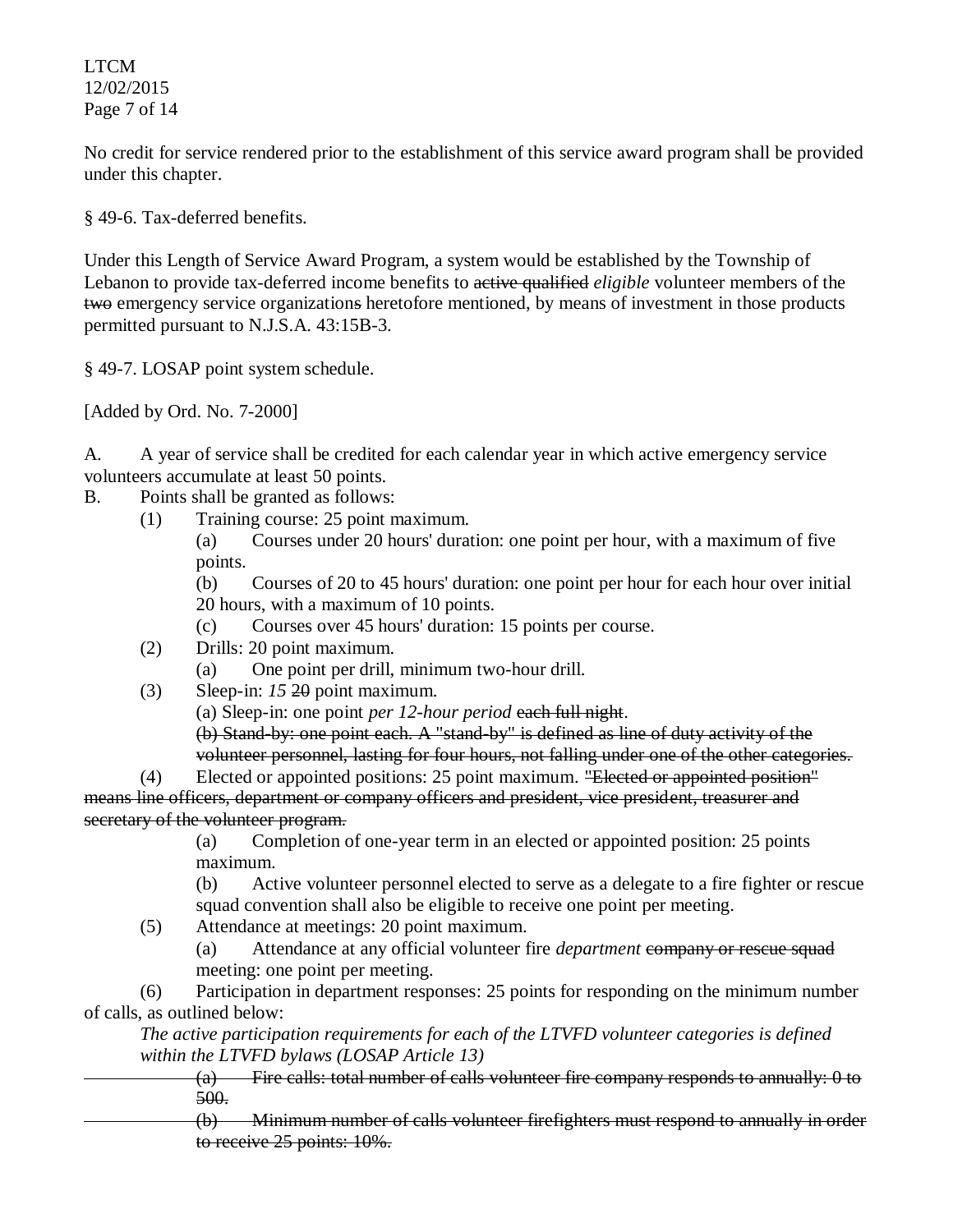### LTCM 12/02/2015 Page 8 of 14

(c) First aid calls: total number of calls emergency rescue and first aid squad responds to annually: 0 to 500. (d) Minimum number of calls first aid personnel must respond to annually in order to receive 25 points: 10%.

[\(7\)](http://ecode360.com/print/6916383#6916383) Miscellaneous activities: *20* 15 point maximum.

(a) Participation in inspections and other activities not otherwise listed: one point per activity. *To be determined at the discretion of the Department Chief or his/her designees.*

C. The Secretary of each of the two volunteer *fire department* organizations shall file with the Lebanon Township Clerk on or before February 1 of each year a list of *eligible* persons who have accumulated at least 50 points under the point system herein defined.

SECTION 2. All Ordinances or parts of Ordinances inconsistent herewith are repealed as to such inconsistencies.

SECTION 3. If any section, subsection, sentence, clause, phrase or portion of this Ordinance is for any reason held invalid or unconstitutional by any court of competent jurisdiction, such portion shall be deemed a separate, distinct and independent provision, and such holding shall not affect the validity of the remaining portions thereof.

SECTION 4. This Ordinance shall take effect retroactively to January 1, 2010 upon final passage and publication according to law

# **Introduction**

# **Ordinance No. 2015-09 – Bond Ordinance**

*Motion by Mr. Wunder, seconded by Mr. Laul and carried by unanimous favorable roll call vote*, *the* Township Committee approved Ordinance No. 2015-09 on first reading as entitled below.

> TOWNSHIP OF LEBANON COUNTY OF HUNTERDON STATE OF NEW JERSEY ORDINANCE NO. 2015-09

BOND ORDINANCE TO AUTHORIZE THE UNDERTAKING OF THE ROAD RESURFACING PROGRAM AND THE ACQUISITION OF NEW AUTOMOTIVE VEHICLES, INCLUDING ORIGINAL APPARATUS AND EQUIPMENT, IN, BY AND FOR THE TOWNSHIP OF LEBANON, IN THE COUNTY OF HUNTERDON, STATE OF NEW JERSEY, TO APPROPRIATE THE SUM OF \$515,000 TO PAY THE COST THEREOF, TO MAKE A DOWN PAYMENT, TO AUTHORIZE THE ISSUANCE OF BONDS TO FINANCE SUCH APPROPRIATION AND TO PROVIDE FOR THE ISSUANCE OF BOND ANTICIPATION NOTES IN ANTICIPATION OF THE ISSUANCE OF SUCH BONDS.

### **Public Hearing to be Held on December 16, 2015**

# **OLD BUSINESS**

**Lebanon Township Volunteer Fire Department Request for a Command Vehicle and Ambulance**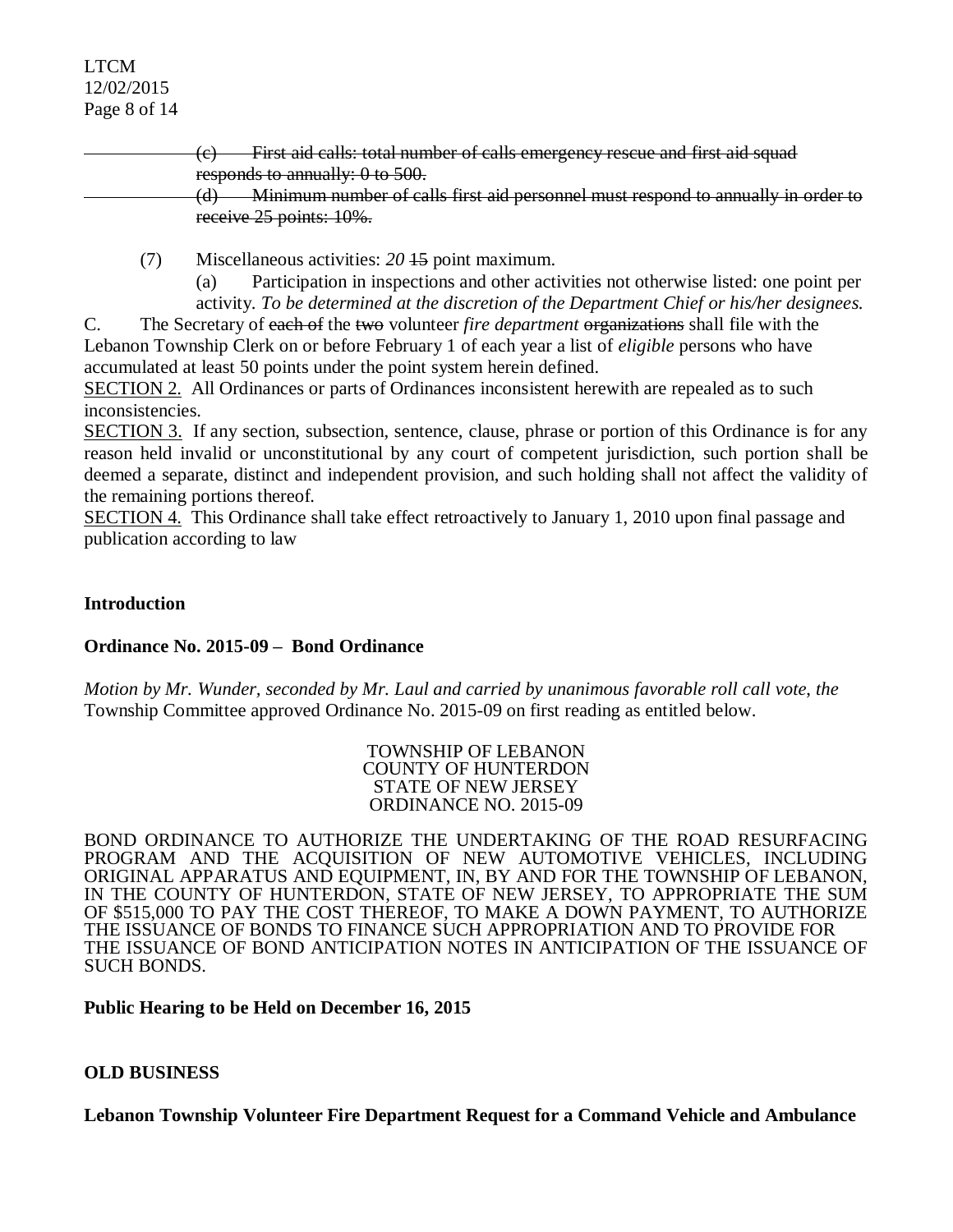LTCM 12/02/2015 Page 9 of 14 Mr. Wunder asked if there is a need for a new ambulance. Mayor McKee stated that the Fire Department informed him that they have had to put a lot of money into the 2005 ambulance. Deputy Fire Chief Crampton stated that there is approximately 26,000.00 miles on the 2010 ambulance and approximately 75,000.00 miles on 2005. The heat just went and the values had to be replaced in 2005 ambulance.

Mayor McKee stated that he feels that the request should be held until the January 20, 2016 Committee meeting for consideration. This way the CFO can be present and a discussion can be had on the 2016 year finances. The Committee agreed and the matter was tabled.

# **NEW BUSINESS**

# **Raffle Application - Voorhees Viking Booster Club – Event Date 05/13/2016**

*Motion by Mr. Cryan, seconded by Mr. Laul and carried by unanimous favorable roll call vote, the* Township Committee approved a Raffle License Application for the Voorhees Viking Booster Club for an event to be held on 05/13/2016.

### **Raffle Application – Voorhees Viking Booster Club – Event Dates – Various**

*Motion by Mr. Laul, seconded by Mr. Wunder and carried by unanimous favorable roll call vote, the* Township Committee approved a Raffle License Application for the Voorhees Viking Booster Club for various January 2016 events.

### **Schedule 2016 Re-organization Meeting**

*Motion by Mr. Laul, seconded by Mr. Milkowski and carried by unanimous favorable roll call vote, the* Township Committee scheduled the Reorganization meeting to be held on January 6, 2016 at 6:00 p.m. with an alternate date of January 7, 2016.

### **Township Employees Disability Insurance**

Mayor McKee stated that the CWA Contract negotiations are still in effect and have not been settled to date. In the event that the contract is settled with the New Jersey State Temporary Disability Insurance Benefits approved, Mr. Cryan and Mayor McKee would like to be able to proceed with the enrollment process immediately.

### **Resolution No. 86-2015**

*Motion by Mr. Milkowski, seconded by Mr. Wunder and carried by unanimous favorable roll call vote,*  the Township Committee approved Resolution No. 86-2015 as written below.

**TOWNSHIP OF LEBANON HUNTERDON COUNTY, NEW JERSEY RESOLUTION NO. 86-2015 RESOLUTION AUTHORIZING OPTING INTO NEW JERSEY STATE PLAN FOR TEMPORARY DISABILITY INSURANCE BENEFITS AND PROVIDING FOR A PAYROLL DEDUCTION THEREOF**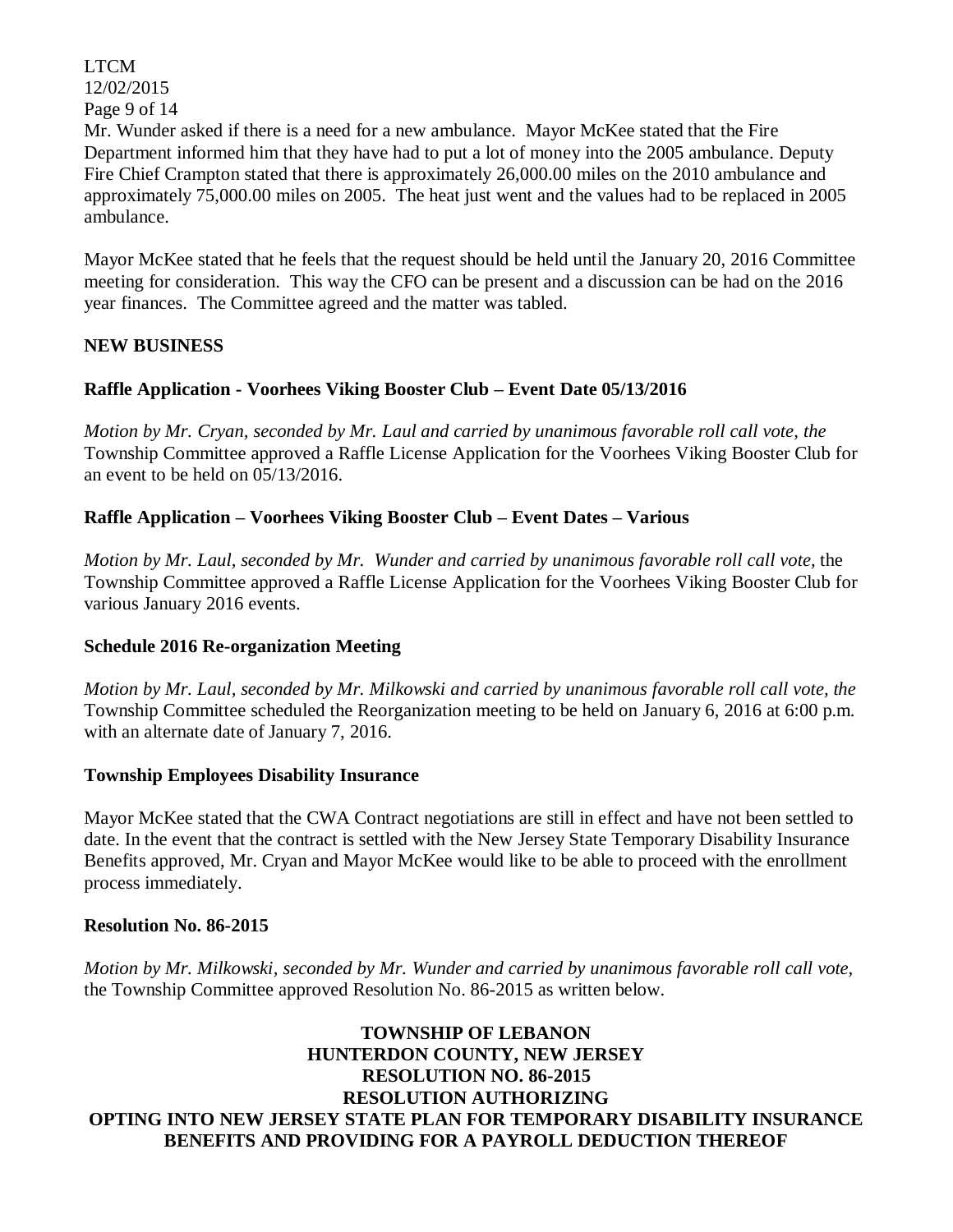LTCM 12/02/2015 Page 10 of 14

WHEREAS, the Township of Lebanon self-insures for the purposes of providing temporary disability coverage to its employees, and

WHEREAS, in accordance with Chapter 21 of Title 43 of the New Jersey Temporary Disability Benefits Law, the Township can opt into the New Jersey State Temporary Disability Plan upon thirty (30) days notice, and

WHEREAS, pursuant to negotiations with the Blue and White Collar Unit (Local 1040) Communications Workers of America, AFL/CIO (the "Union"), of which the Township's Department of Public Works employees are members, the Union has requested that the Township enroll in the State Temporary Disability Plan for the purposes of providing such insurance to Union members; and

WHEREAS, N.J.S.A. 43:21-33 requires that a "majority of the employees in the class or classes to be covered thereby" agree to elect such coverage in writing; and

WHEREAS, it is the Committee's understanding that at least a majority of Union members request that the Township provide such coverage through the State Temporary Disability Plan.

 NOW, THEREFORE, BE IT RESOLVED, by the Mayor and Committee of the Township of Lebanon, County of Hunterdon, New Jersey, that it hereby agrees to opt into the New Jersey State Temporary Disability Insurance Benefits Plan in order to provide such insurance to Union members at such time is deemed appropriate by Committeeman Bernard Cryan in his discretion.

 BE IT FURTHER RESOLVED that the necessary Township employees, including, but not limited to the Clerk, Chief Financial Officer, and Township Attorney, are authorized to take the necessary steps to effectuate such enrollment in the State Temporary Disability Benefits Plan.

# **Surplus Materials –**

Mayor McKee stated that there is a municipality in the County that has expressed a need for the concrete blocks that are being stored at the DPW building. Mayor McKee asked Attorney St. Angelo if it is acceptable to sell the blocks to the municipality without the bidding process. Attorney St. Angelo stated that the Local Public Contracts law exempts on one municipality selling to another. Mayor McKee stated that the other municipality will bring their vehicles to the Township and the Township's DPW will load the blocks for them to transfer out. Discussion was held on what the Township should charge for the blocks. It was felt that the minimum offer should cover the cost of the labor for the Township employees to load the block.

*Motion by Mr. Laul, seconded by Mr. Wunder and carried by unanimous favorable roll call vote, the* Township Committee authorized the Mayor, the DPW Manager and the Clerk to negotiate a fair price.

### **DPW Clothing Allowance - Hold Purchases for Discussion by the Committee**

Mr. Cryan stated that the purchase orders for the DPW Clothing Allowances are issued in January of each year and requested that they be held on for 2016 until the CWA Contract has been settled. The DPW Manager stated that Mr. Cryan's request is acceptable conditioned upon him receiving a notice to that effect in writing.

*Motion by Mr. Cryan, seconded by Mr. Wunder and carried by unanimous favorable roll call vote, the* Township Committee authorized the 2016 DPW Clothing Allowance to be held until further notice.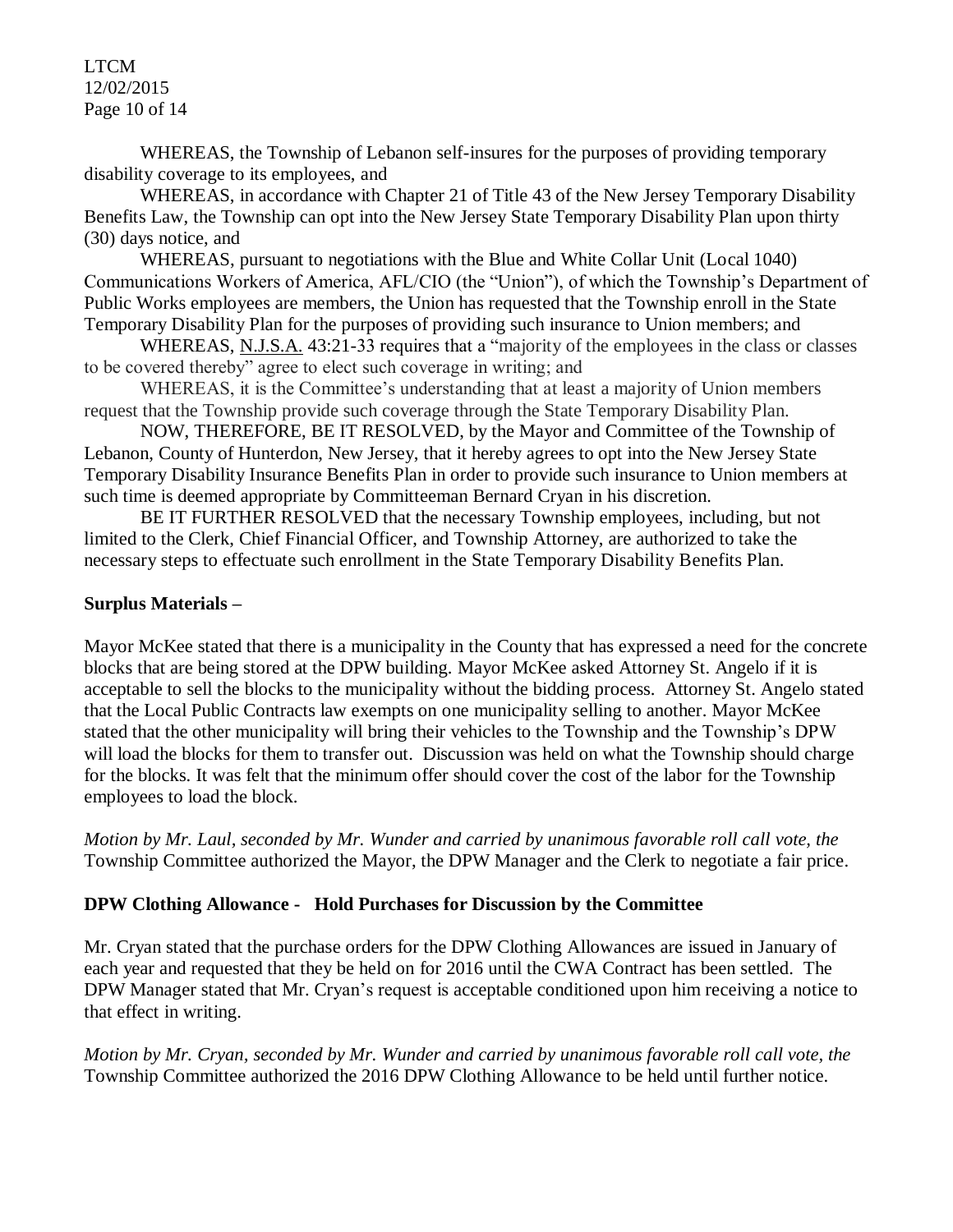LTCM 12/02/2015 Page 11 of 14

# **Township Rabies Clinic**

Mr. Milkowski stated that last year it was down to the wire as to where the Rabies Clinic would be held. He does not feel that the Municipal Building is the best location to hold it. Mr. Milkowski recommended that the Clinic be held at the DPW Garage in the future.

*Motion by Mr. Cryan, seconded by Mr. Milkowski and carried by unanimous favorable roll call vote, the* Township Committee authorized the Rabies Clinic to be held at the DPW Garage in the future.

# **Camera for the Police Department – Sawyers**

*Motion by Mr. Laul, seconded by Mr. Cryan and carried by unanimous favorable roll call vote, the* Township Committee approved the Police Chief's request to purchase a CCTV System (Camera/Monitoring System) from Sawyers Control Systems, Inc. at a cost of \$2,525.00, for the Police Department.

# **PRESENTATION OF VOUCHERS**

Committee Members provided a description of vouchers exceeding \$1000.00.

*Motion by Mr. Laul, seconded by Mayor McKee and carried by unanimous favorable roll call vote, the* Township Committee approved the December 2, 2015 bill list in the total amount of \$ 739,924.20.

# **CORRESPONDENCE**

.

- a. Hunterdon County Planning Board Bank & Reserve 2015 Open Space Trust Funds (Resolution will be on December 16, 2015 Meeting Agenda)
- b. Tax Collector's Report for the Month of October 31, 2015
- c. Township Historian's October 1, 2015 Meeting Minutes
- d. Recreation Commission's October 1, 2015 Meeting Minutes

# **PUBLIC COMMENTS**

*Motion by Mr. Milkowski, seconded by Mr. Laul and carried by unanimous favorable roll call vote, the* Township Committee opened the public comment portion of the meeting at 8:13 p.m.

Mr. Anthony Casale asked for clarification on the vehicles listed in the Bond Ordinance.

Mr. Casale thanked Mr. Cryan for the efforts and contributions he provided during his tenure as a Committeeman.

Mr. Casale noted that there is a problem with the toilet in the men's room in the municipal office as it does not flush.

Mr. Casale requested that, before the Committee approves any professional services contracts at the Reorganization meeting, for them to please review the fees and conduct performance evaluations.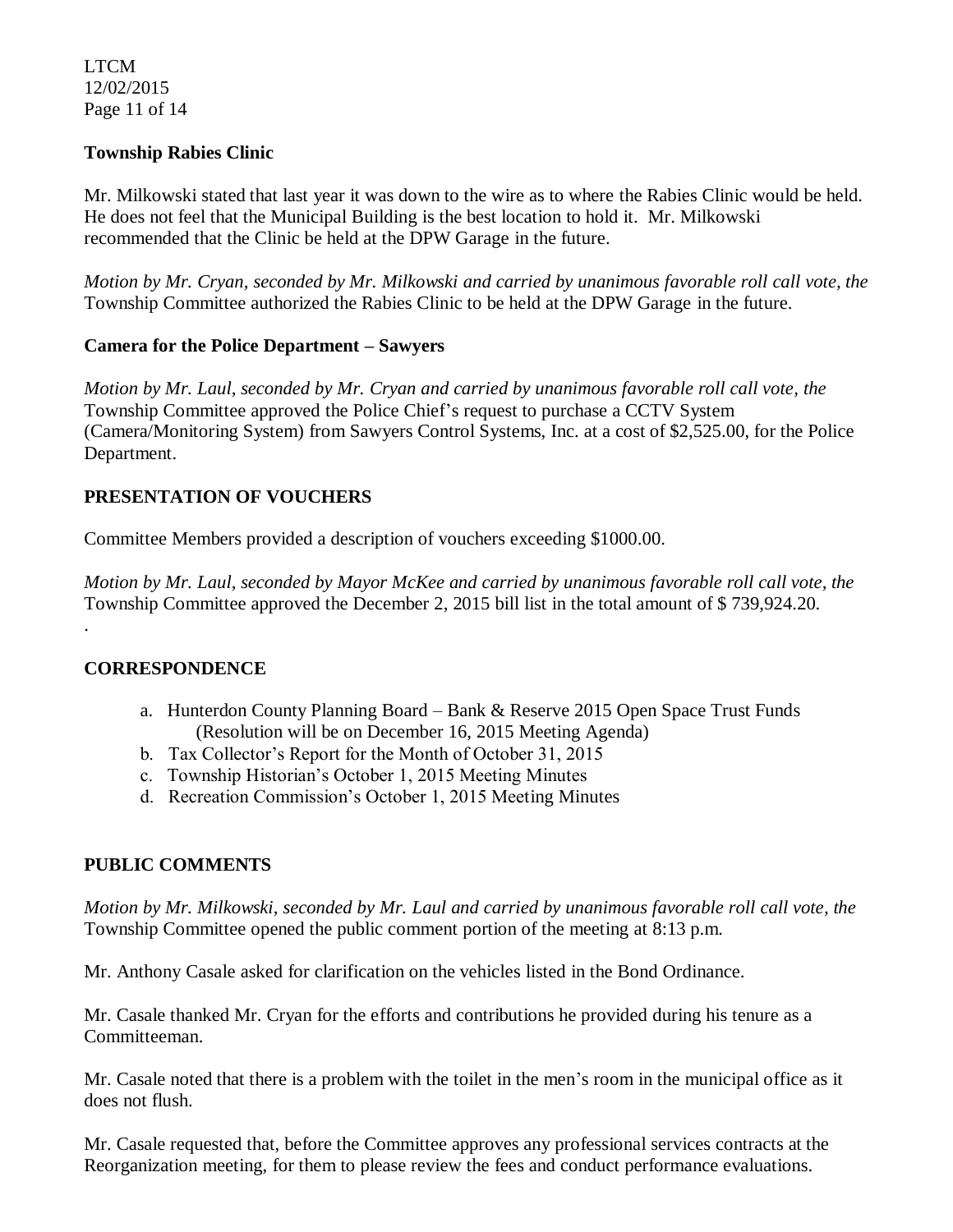LTCM 12/02/2015 Page 12 of 14

Mr. Casale suggested that the Committee should try to hold their professionals fees to the current. Mr. Casale noted that performance is important and if a correction should need to be made it should be handled by the professional and not at a cost to the Township. Mr. Casale said that he is not only speaking of Attorney Cushing's office; however, he thinks that Mr. Cushing's office should be looked at as there have been areas of concern that he has observed. Mr. Casale suggested possibly making temporary appointments.

Mr. Ed Kiley, DPW Mechanic, thanked the Township Committee for the new DPW building. Mr. Kiley informed the Committee that although the building is beautiful there have been substantial issues with it. There is no ventilation in the building therefore it makes it difficult to work on the vehicles in the winter. The compressor does not work and and the flooring has no drainage. Mr. Kiley stated that at times he has had to weld while standing in water. Mr. Kiley noted that issues have been brought to the Committee in the past and nothing has been done. Mr. Kiley stated that he wants the problems rectified and asked for the Committee to address the issues. The Committee asked Mr. Gabriel to put the problems in writing for them.

*Motion by Mr. Laul, seconded by Mr. Wunder and carried by unanimous favorable roll call vote, the* Township Committee closed the public comment portion of the meeting at 8:25 p.m.

# **Resolution No. 86-2015 –Executive Session**

*Motion by Mr. Milkowski, seconded by Mr. Laul and carried by unanimous favorable roll call vote, the* Township Committee approved Resolution No. 86-2015 and convened in executive session at 8:29 p.m. It is not anticipated that action will be taken at the reconvening of the Public Meeting.

# **TOWNSHIP OF LEBANON COUNTY OF HUNTERDON STATE OF NEW JERSEY RESOLUTION NO. 86-2015 RESOLUTION AUTHORIZING EXECUTIVE SESSION**

WHEREAS, the Open Public Meetings Act; *N.J.S.A.* 10:4-6 *et seq*., declares it to be the public policy of the State to insure the right of citizens to have adequate advance notice of and the right to attend meetings of public bodies at which business affecting the public is discussed or acted upon; and WHEREAS, the Open Public Meetings Act also recognizes exceptions to the right of the public to attend portions of such meetings; and

WHEREAS, the Mayor and Committee find it necessary to conduct an executive session closed to the public as permitted by the *N.J.S.A*. 40:4-12; and

WHEREAS, the Mayor and Committee will reconvene in public session at the conclusion of the executive session;

 NOW, THEREFORE, BE IT RESOLVED by the Mayor and Committee of the Township of Lebanon, County of Hunterdon, State of New Jersey that they will conduct an executive session to discuss the following topic(s) as permitted by *N.J.S.A*. 40:4-12:

A matter which Federal Law, State Statute or Rule of Court requires be kept confidential or excluded from discussion in public (Provision relied upon:

\_\_\_\_\_\_\_\_\_\_\_\_\_\_\_\_\_\_\_\_\_\_\_\_\_\_\_\_\_\_\_\_\_\_\_\_\_\_\_\_\_\_\_\_\_\_\_\_\_\_\_\_\_);

\_\_\_\_\_\_A matter where the release of information would impair a right to receive funds from the federal government;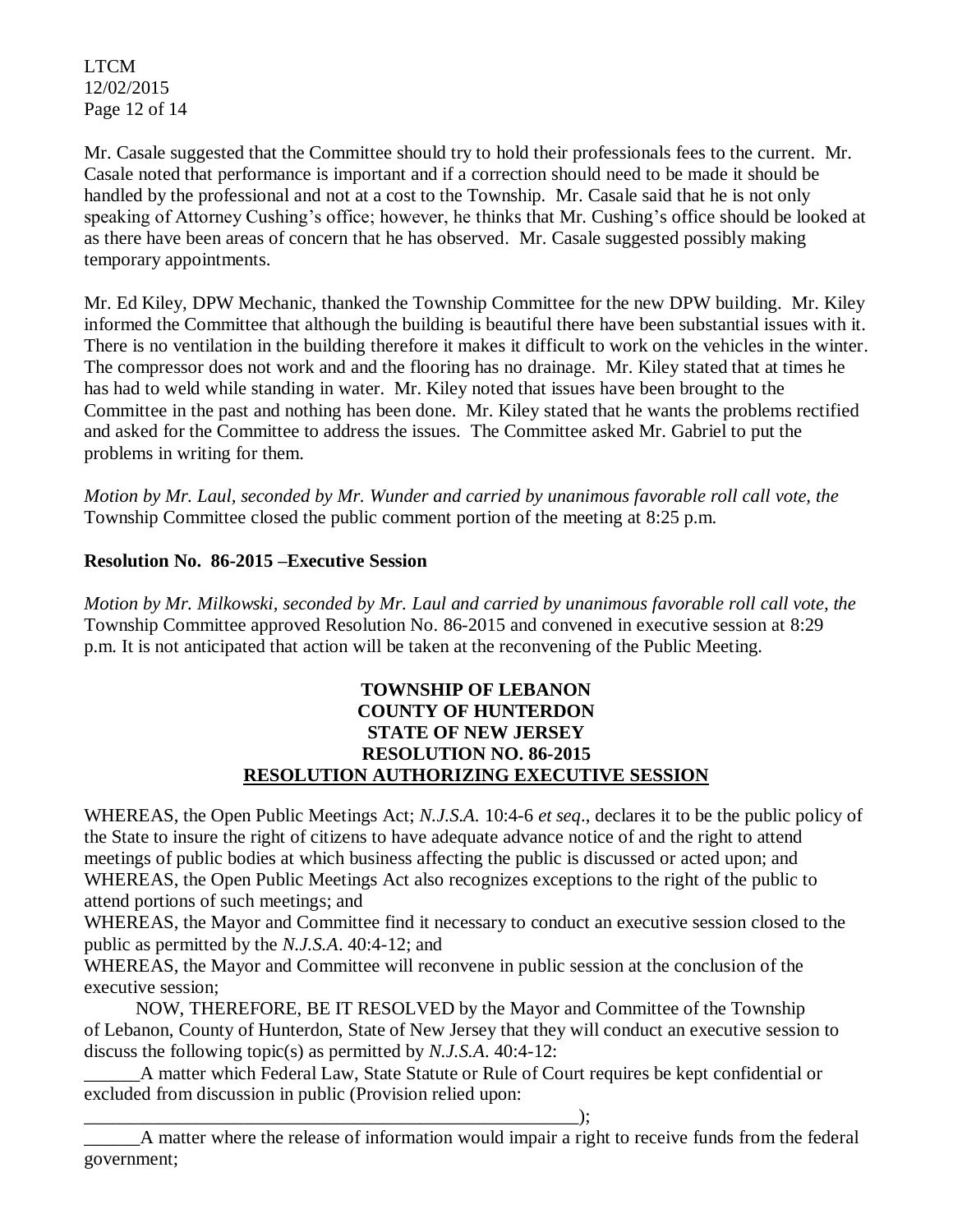# LTCM

12/02/2015

Page 13 of 14

\_\_\_\_\_\_A matter whose disclosure would constitute an unwarranted invasion of individual privacy; \_\_\_X\_\_A collective bargaining agreement, or the terms and conditions thereof (Specify contract: \_\_\_\_\_

\_\_\_\_\_\_\_\_\_\_\_\_\_\_\_\_\_\_\_\_\_\_\_\_\_\_\_\_\_\_\_\_\_\_\_\_\_); \_\_\_\_\_\_A matter involving the purpose, lease or acquisition of real property with public funds, the setting of bank rates or investment of public funds where it could adversely affect the public interest if discussion of such matters were disclosed; Real Estate Acquisitions

Tactics and techniques utilized in protecting the safety and property of the public provided that their disclosure could impair such protection;

Investigations of violations or possible violations of the law;

Pending or anticipated litigation or contract negotiation in which the public body is or may become a party; (The general nature of the litigation or contract negotiations is: Affordable Housing.

Professional Service Contracts The public disclosure of such information at this time would have a potentially negative impact on the municipality's position in the litigation or negotiation; therefore this

information will be withheld until such time as the matter is concluded or the potential for negative impact no longer exists.)

Matters falling within the attorney-client privilege, to the extent that confidentiality is required in order for the attorney to exercise his or her ethical duties as a lawyer; (The general nature of the matter is:

OR the public disclosure of such  $\sum_{n=1}^{\infty}$ information at this time would have a potentially negative impact on the municipality's position with respect to the matter being discussed; therefore this information will be withheld until such time as the matter is concluded or the potential for negative impact no longer exists.*)*;

X Matters involving the employment, appointment, termination of employment, terms and conditions of employment, evaluation of the performance, promotion or disciplining of any specific prospective or current public officer or employee of the public body, where all individual employees or appointees whose rights could be adversely affected have not requested in writing that the matter(s) be discussed at a public meeting; (The employee(s) and/or general nature of discussion is: \_\_\_\_\_\_\_ Union Contract\_\_\_\_\_\_\_\_\_\_ the public disclosure of such information at this time would violate the employee(s) privacy rights; therefore this information will be withheld until such time as the matter is concluded or the threat to privacy rights no longer exists.;

Deliberation occurring after a public hearing that may result in the imposition of a specific civil penalty or loss of a license or permit;

BE IT FURTHER RESOLVED that the Mayor and Committee hereby declare that their discussion of the subject(s) identified above may be made public at a time when the Township

Attorney advises them that the disclosure of the discussion will not detrimentally affect any right, interest or duty of the Township or any other entity with respect to said discussion.

BE IT FURTHER RESOLVED that the Mayor and Committee, for the reasons set forth above, hereby declare that the public is excluded from the portion of the meeting during which the above discussion

Public Meeting as reconvened at 8:54p.m.

# **ADJOURNMENT**

Having no further business to come before the Committee a motion was made by Mr. Milkowski seconded by Mr. Wunder and carried by unanimous favorable roll call vote to adjourn the meeting at 8:55 p.m.